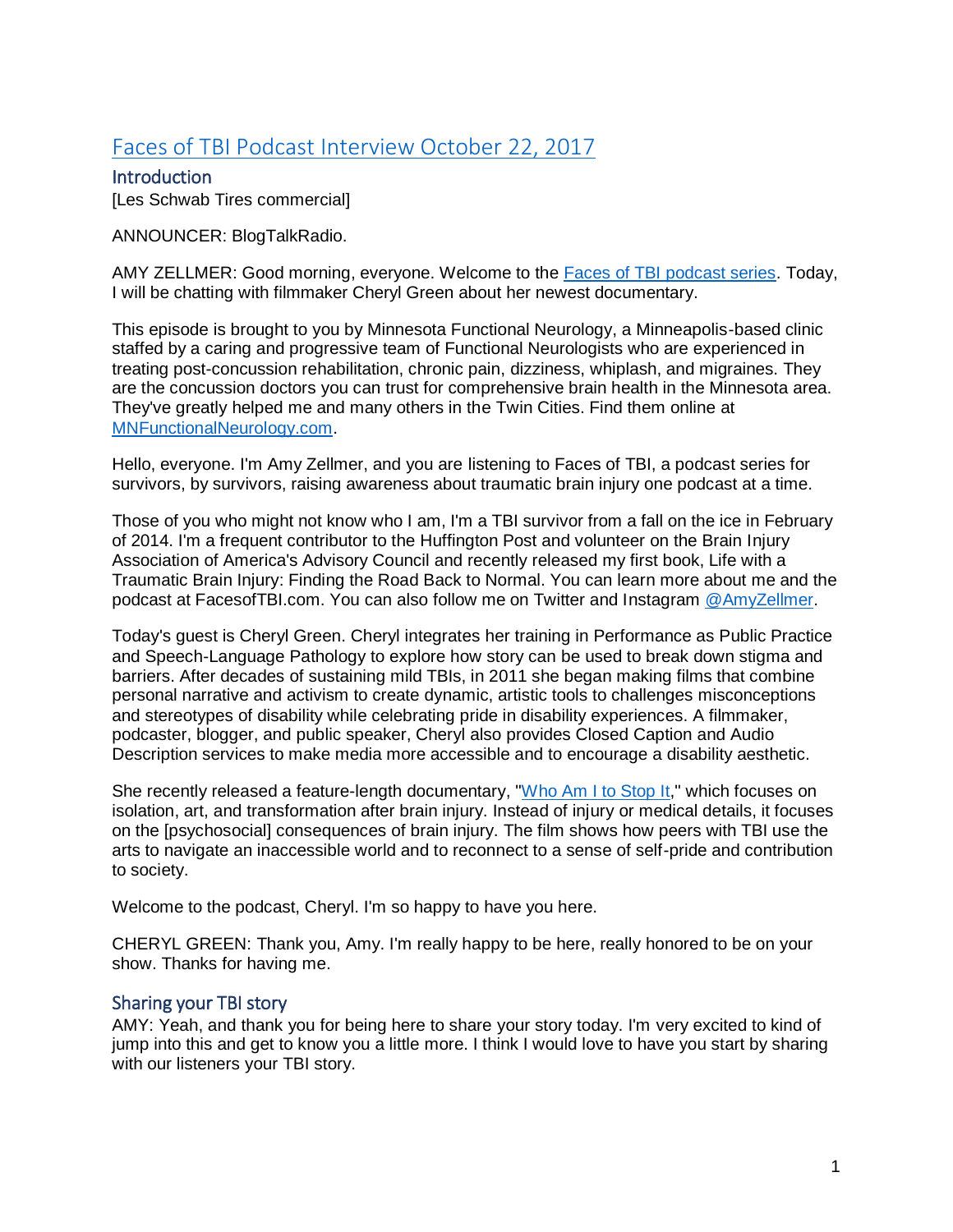CHERYL: Cool. Sure. So, [clears throat], oh, I should've cleared my throat before we started. Excuse me. Sometimes I like to start my TBI story by saying that my story is about dropping out of rehab because I didn't like it, and I didn't like what we focused on or how people talked to me or how they treated me. So, sometimes the most important part of my story is that I'm a rehab dropout, and that's what led me to go to the arts and collect personal narratives and try to focus on the parts of life after TBI that are everything but rehab. So, that's one part that I often end up telling when people ask what happened. Well, I dropped outta rehab. That's what happened.

But in terms of how I got to be in this community, I'd say it's about at least 25 years of sports concussions, one assault, and these things--as you know really well, Amy, and probably most, if not all of your listeners--that they just add up. You recover, and you get another one. You recover mostly. And then it got to the point where I had these three about seven years ago, one of which was a big one. I just never fully recovered from that. I'm doing great. I'm doing much better. I notice improvement every year, but I did not...I'm not, I'm not who I was before. So, that's how I got into the community. I think it started when I was maybe 8 or 10, and now I'm here.

AMY: Yeah. So, like you said, you're not who you used to be. I think that's the underlying story with so many people listening. I think it's challenging for people to really-- I explain it as it's even more complicated because we can remember very clearly who we used to be.

CHERYL: Yeah.

AMY: It's not like we've forgotten that!

BOTH: [laugh]

AMY: And so, it makes it even more challenging because we can't do the things we used to do. I think the fact that we can remember who we were is really challenging at times to move forward. You have to learn how to live in the present, not the past.

#### CHERYL: Yeah!

AMY: And maybe that's what you kind of came to terms with in rehab [laughs].

CHERYL: You know, it's so interesting that you say that 'cause I don't think that I came to terms with that in rehab. Part of that is because I dropped out. I just really hated all of it except for my counseling and my vision therapy. I loved that. Interestingly, my vision therapist and my counselor both survived severe TBI. While that doesn't automatically make them great clinicians, they were so much more understanding, I thought, than a lot of other people.

#### AMY: Mmhmm. Yeah.

CHERYL: And I just liked the therapy that we did better in those two areas than in the other areas. But I think that coming to terms and learning to be in the present really came from being in the disability arts community, which is cross-disability. It could be anybody with any kind of disability. And getting involved with them, and it's a lot of people who were born with their disabilities or acquired them a much-longer time ago than I did, that's where I got to come to terms and to be in the present. It's where I started making films about brain injury. It started with a couple of short comedies about executive dysfunction.

AMY: [laughs]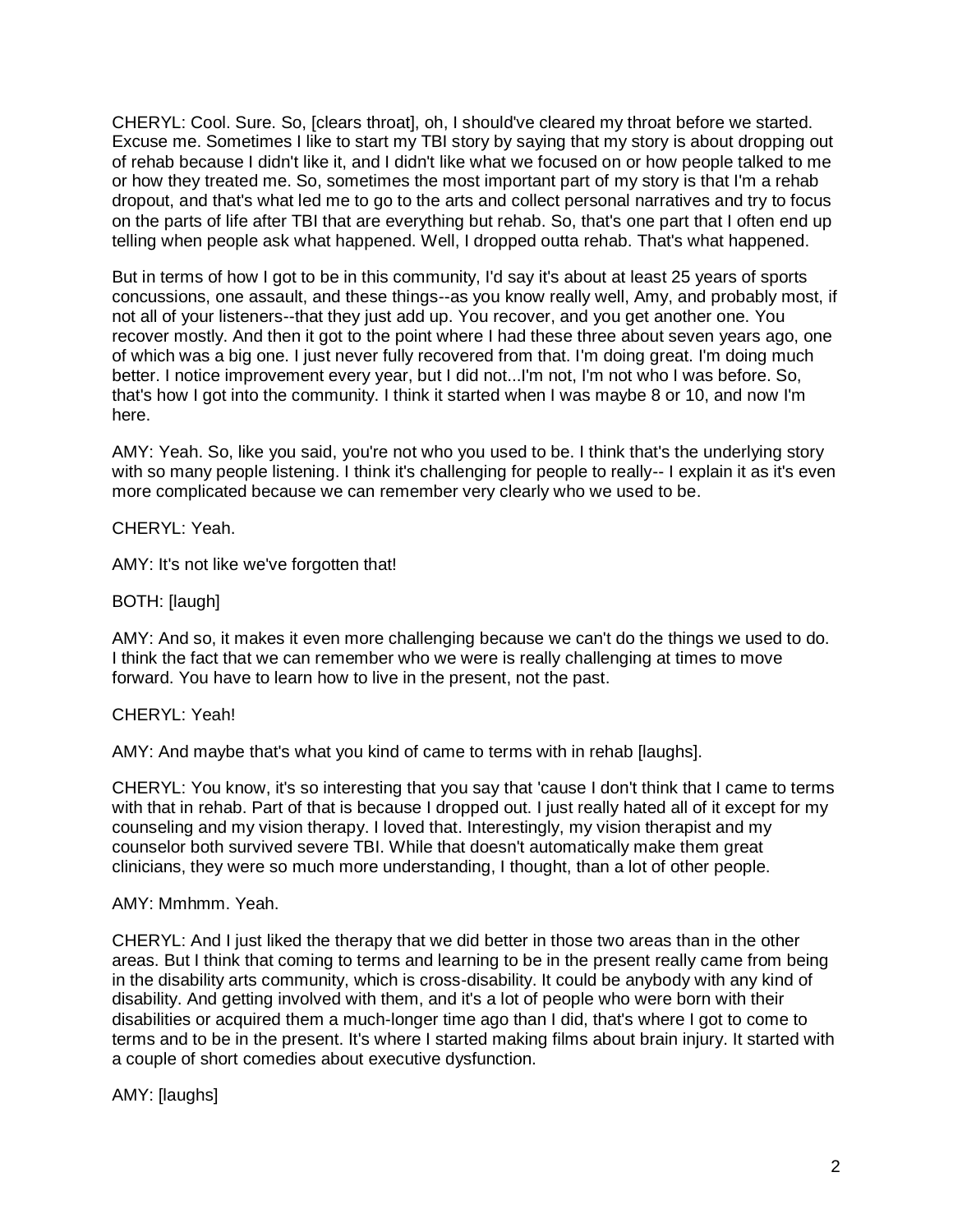CHERYL: Yes, I mean, right. You have to laugh. At this point, you have to laugh about executive dysfunction. But they're really, that's really where I got into the present and spent less time remembering what it was like before. I could just be there in the moment, like, OK, now we're here. We're creating art. We're doing personal storytelling. What part of this do I wanna keep? What do I wanna discard? What do I wanna share with the public? So, sorry, rehab people! No offense [laughs]. But it was the arts, really, where that happened for me.

AMY: I mean, I really do feel that brain injury and concussion, they're so misunderstood. I mean, I went through doctor after doctor after doctor. I actually didn't even get sent to any rehab. So, that was frustrating to me 'cause I felt that I needed it. But then, when I finally did find my doctor, and he totally understood it, and we did the right rehab, you know, it had a profound effect on me. So, I think that's a great lesson for everyone listening, is if your rehab isn't doing it for you-- I noticed vast improvement just in two weeks, but I was also 2 1/2 years out. So, I might've been at a point where my body was ready to heal more quickly.

#### CHERYL: Mmhmm.

AMY: But if you're not seeing any results, and if you're not feeling like you're being treated properly in your rehab environment, you have the right to move on and do something else. I like to drive that home. You dropped out of rehab. I'm not saying you have to drop out of rehab!

#### CHERYL: [laughs]

AMY: I'm just saying you can find someone else who might have a better understanding.

# Having rehab clinicians who had TBI

AMY: Ironically too, my doctor also has had two concussions from skiing. So, I think he gets it better than a lot of doctors as well. You know, they have that compassion side.

CHERYL: They do. There's compassion. I mean, anybody could have compassion, but there is this weird thing where you do something just off-the-wall or ridiculous or something that makes no sense, and you just so no judgment come across their face.

# AMY: Right.

CHERYL: 'Cause they're like, "I've done that before. I've seen that." And they just-- For me, it was such a different vibe. In terms of my vision therapist, I had no idea she had a TBI. I kept telling her all the time, "I don't know what it is about you, but you just get me. You know how to, when I'm struggling with something, you just immediately change it. You never judge me. You don't tease me. Why are you so nice? Why do you get this so well?"

# AMY: [laughs]

CHERYL: And I kept, like week after week, I kept telling her, "Oh my god, you get me. You get me!" And finally. You know, it's not like your clinicians should open up and spill their guts and tell you their personal information. But after months of this, she finally said, "You know, Cheryl, I wanna share something with you that I don't usually tell people, but you keep asking. And here's why I get it." So, it's not like I walked into it like, oh, you're automatically gonna get it 'cause you've been there, because I didn't know that she had. And it really, it was an amazing experience to have her open up like that. I think I cried for the whole rest of the session, and we didn't do anything.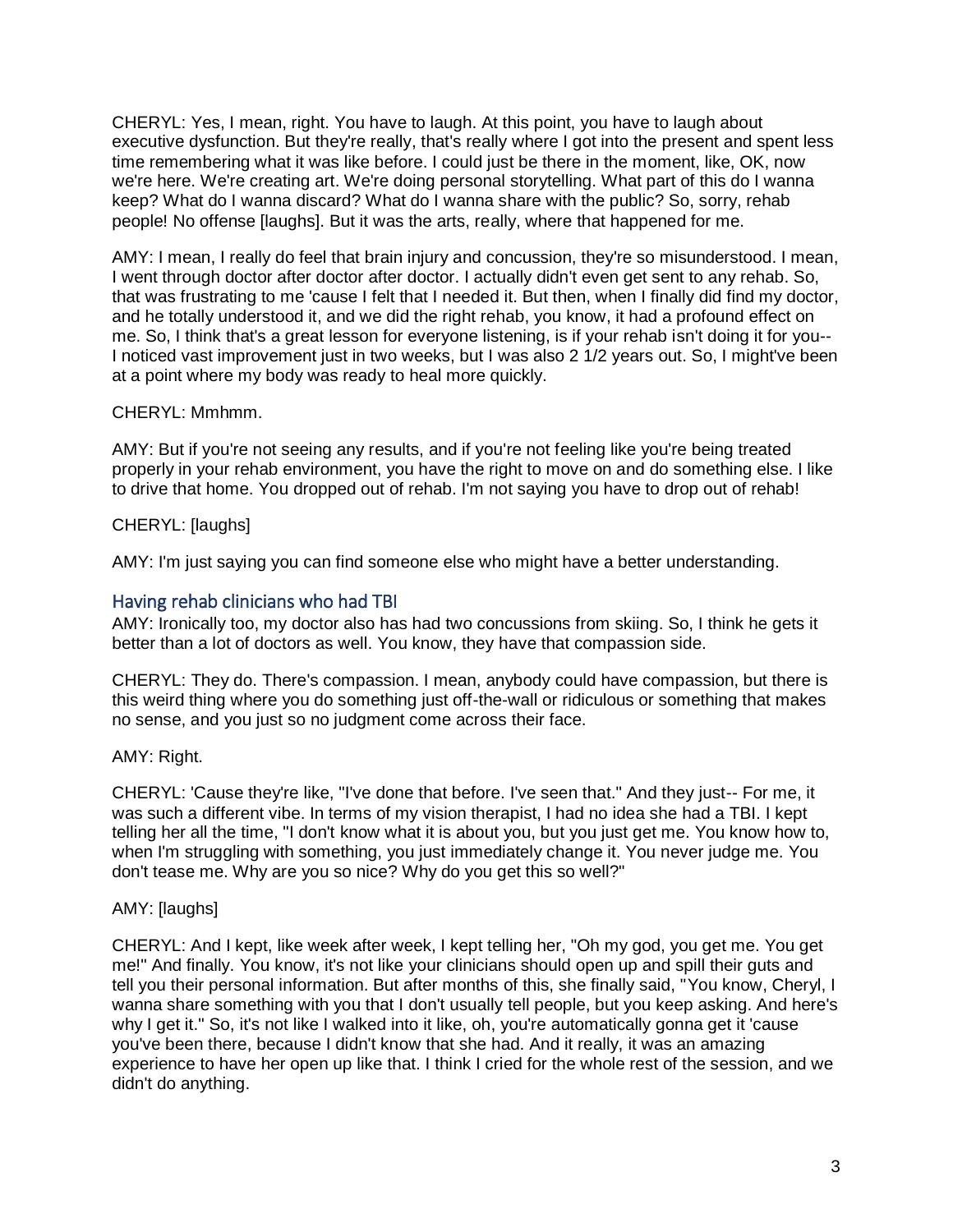# AMY: [chuckles]

CHERYL: But then when I graduated out of vision therapy, I cast her in one of my short films, one of my brain injury short films. We had a really nice relationship, and there was really some neat bonding that happened in understanding more about her story.

# Becoming a filmmaker, exploring arts after TBI

AMY: So, Cheryl, were you a filmmaker before your brain injury, or is that something that came afterwards?

CHERYL: It came afterwards, and it was totally an accident. It was never something I planned for. Even when I started, I didn't think I was going to keep going. I never thought I would make a feature-length film. No, I did acting and dance and weird performance art stuff. Not super weird. Not the really weird stuff you see. But yeah, it was all live performance that I did. And I was invited into this storytelling project for Deaf and disabled people, and I didn't think that I could attend the live performance at the time because I was so tired all the time.

#### AMY: Mmhmm.

CHERYL: I just couldn't handle the stimulation of-- Oh, right. You get it [laughs]. I couldn't handle crowds. I couldn't handle the sound of clapping. I just thought I was gonna be a total failure at live performance. So, I thought, oh, I'll just make a little movie. Like that's all it takes: Oh, I'll just make a movie!

#### AMY: [laughs]

CHERYL: I learned pretty quickly that it's not just that easy. But I made a 10-minute comedy about how I lost the ability to cook. Which I got it back. I mean, my food's not good, but I can cook now. But I made this short film, and a filmmaker friend of mine actually filmed and edited it. That was it. It just kind of on a whim, I said, oh, well, I'll make a film. And then it just--what's the word--it just…exploded? I don't know if that's the word, but it just kept going from there. It kept building.

AMY: Mmhmm. So, I had been a photographer for 20 years. I had my own studio. When I had my injury, I completely lost my instinctual ability of how to use my camera.

# CHERYL: Oh!

AMY: I knew something wasn't right, like I'm over-exposing my image. OK. I'd have to go through it all. I'd be like, OK, my f-stop, my aperture, my ISO. Why is this happening, you know? Where before, it was just instinctual. I knew what needed to change. I didn't even have to really think about it. And this was like, I had to sit and think about it, and it was so frustrating. And that's slowly come back, but it was really frightening when you don't know how to do something that was so instinctual before.

So, that's when I kind of moved to writing. I'd always been a writer but not to the extent that I do now. I have found that, [through my writing and sharing my story,](http://amyzellmer.net/) I'm able to touch so many more people. And I feel like that's sort of what you're doing through your filmmaking as well, just reaching and raising awareness and helping others. So, it's quite a process, isn't it, how we get to where we are sometimes [chuckles]?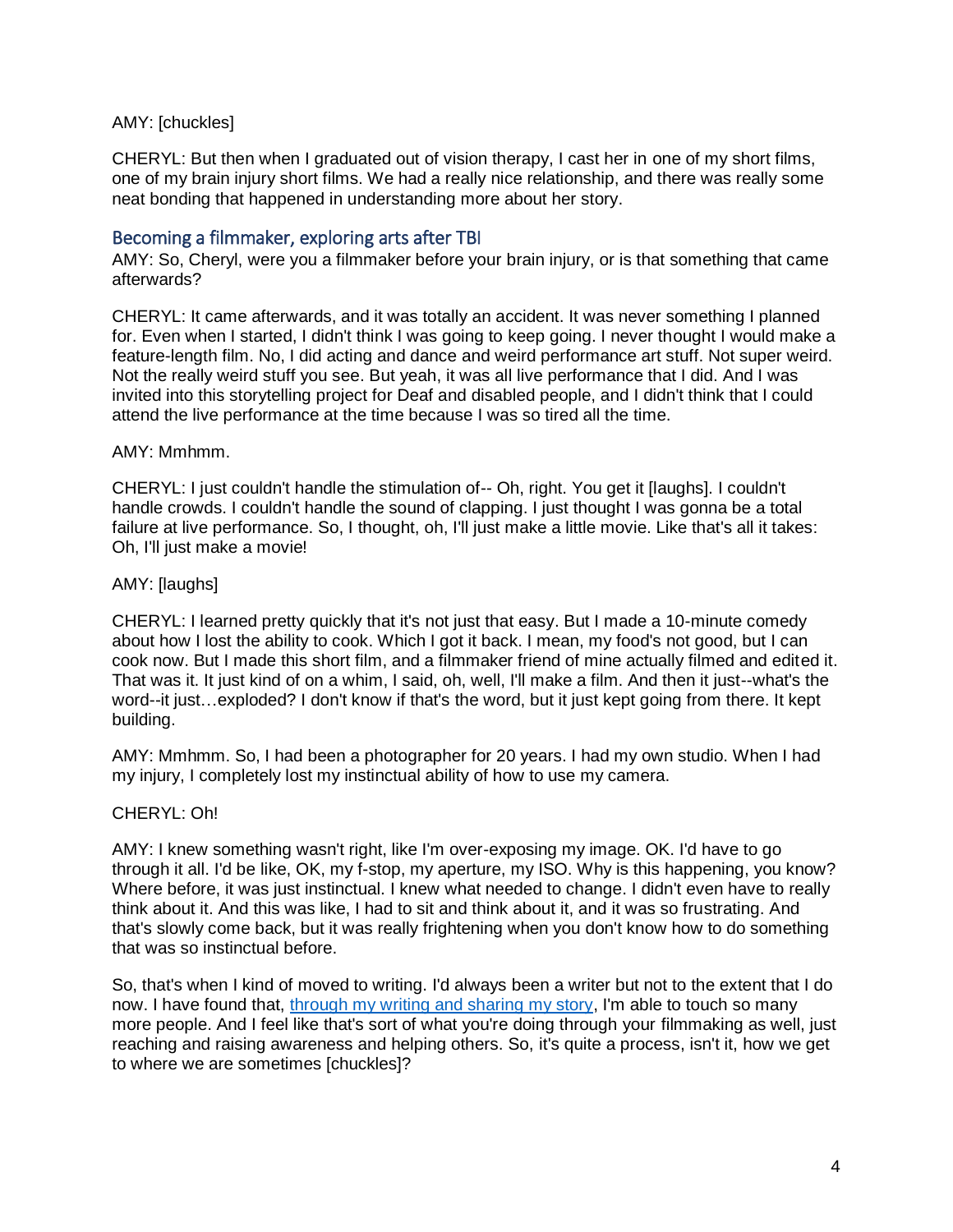CHERYL: It is. It is. And I mean, I totally relate to what you're saying about wait, this was second nature. I knew how to fix the exposure without thinking. Yeah, I can totally relate to that! And it is scary because it's almost like the things you can't do show up one at a time. You think, OK, I've got this down. And you try something slightly different, and all the sudden, you get confused again, or you can't figure out what exactly is the thing that's wrong or that's hard. And boy, it just is really a process to uncover those things. And then at the same time, like with your writing, you discover oh, wait a minute! Here's something I really can do. This is really cool, and I can do it well. I think it's kind of a never-ending process, actually.

AMY: Mmhmm. Yeah. The self-discovery that we continue along the journey.

CHERYL: Yeah.

# Who Am I To Stop It

AMY: So, tell us a little bit about your current documentary that you released, the Who Am I To Stop It. Tell us a little bit about how this came to be.

CHERYL: Yeah. Again, an accident [laughs]. I never meant to do it! I had gotten a grant from a local arts council to make my second short film, the comedy about brain injury. And getting that grant, I don't know, through some partnership, it qualified me to do this online fundraising thing that comes with a mentor, and it's only for artists. So, it's like some elite Kickstarter that usually you have to apply to get onto this platform, but they automatically let me in because of this local grant that I had recently gotten. And because I was just so spacey all the time, I went online and opened up my profile and got started. And they called me! I was totally surprised that these fundraisers called me.

And they said, "Oh, we see you've started your profile. What's your project that you wanna raise money for?"

And I'm thinking to myself, I don't have a project!

AMY: [laughs]

CHERYL: Like, who goes on a fundraising platform to raise money with no idea of what you wanna raise money for? I mean, I didn't even see what was wrong with it at the time. So, I'm on the phone with this person, and I'm like, "Well, I'm going to interview artists with traumatic brain injury" Ilaughs]. And I just went on and wove this whole story.

And she's like, "Great. OK. Get started on your platform."

And so, I called that filmmaker friend who had made my first two comedies. And I was like, "Oh, Cynthia. I'm fundraising for a documentary. Will you make it?" [laughs] Oh my god.

She was like, "Um, sort of, but we need to actually come up with a real plan."

# AMY: [laughs]

CHERYL: So, she and I got it together, got it all started with me, with raising initial money. She really helped me shape it. Her name's Cynthia Lopez. She helped me shape it into a reasonable idea. Interviewing five people's a bit much. She really mentored me through the process of starting this film. She got a new job while we were filming, and so, she sort of backed off the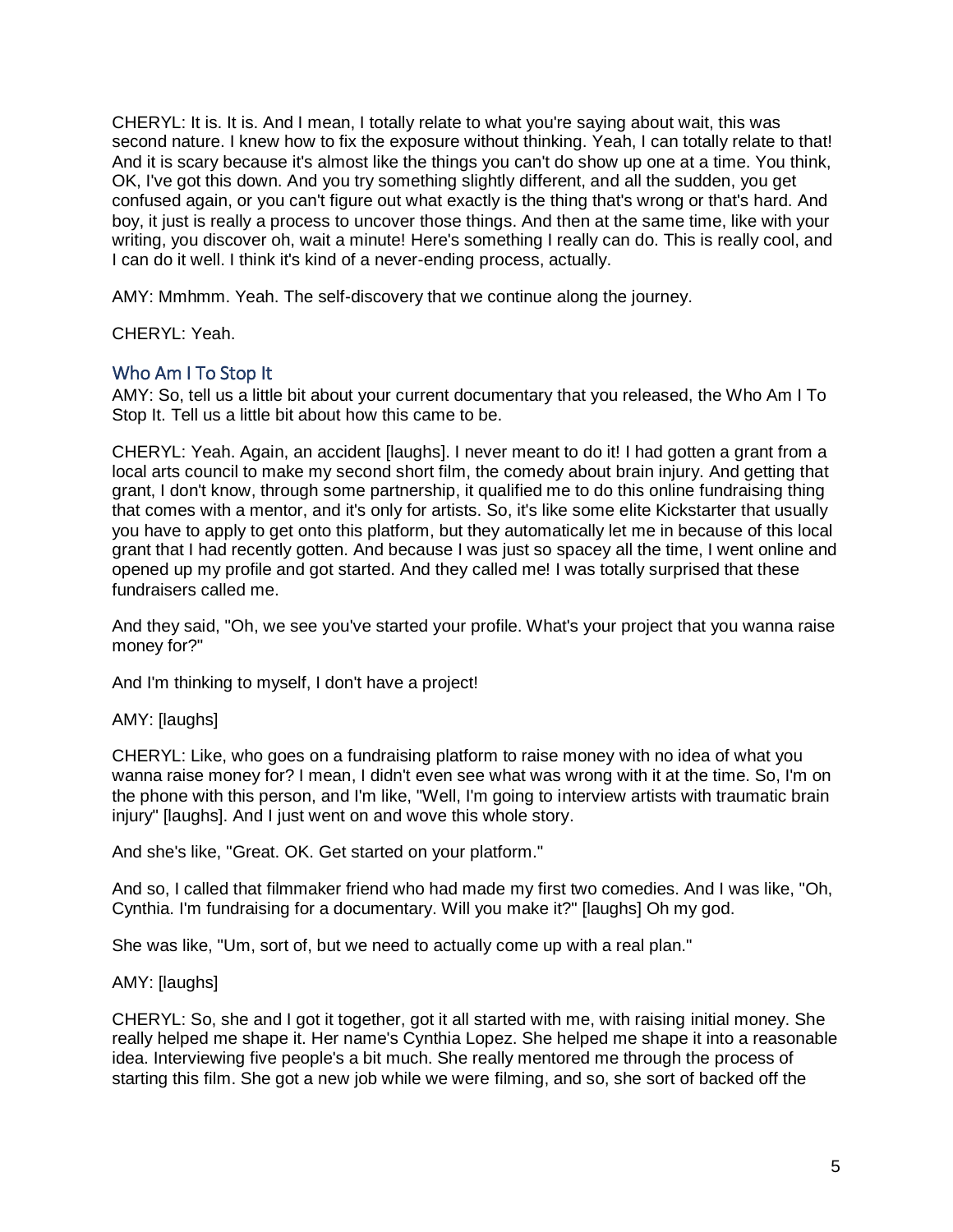project a little bit. And then I took some filmmaking classes at a film center here in Portland and just go more and more into it.

But when I think back, I don't remember what I told the fundraiser person on the phone. I don't remember what I literally said, but I know that what interested me was I lost almost all my friends. Because I...I was somewhat impaired for a while. I was not a real good communicator. I lost a lot of people, and I had to resign from my job. Those things were really hard for me, and getting involved in the disability arts community here in Portland and meeting a whole bunch of friends, it gave me a sense of purpose, it was super fun. The process of learning how to make a film and write and rehearse is a form of rehab, in fact. It was very helpful for me in addition to being fun. And [laughing] I lost my train of thought! Oh my god!

Yes, OK. So, I got friends. I got purpose. I got fun activities to do. I got to be creative. And I just felt good about life even though life felt very hard still at the time because so many things were a struggle. And I wanted to know, first of all, do other people feel isolated after TBI. Which, I mean, I knew the answer to that. But the other one was, do other people feel like art saved their life, gave them a way to create a life that they wanted to live. And so, that was what was behind interviewing people.

It ended up being three. All of them are isolated in different ways from society. And all three of them really, they just find so much positivity in creating art. They are proud of themselves in a way they were before the injury. They're proud of their artwork. People love their art and want more of it. There's so much connection back to the community and back to the self that I found in creating art.

And since I've been screening it, I'm hearing the same story from people in the audiences. I'm hearing stories about art literally saving someone's life: A Veteran with TBI and PTSD who was suicidal, and he got into it was either art or art therapy. And it just really grounded him and gave him something to do and something to live for and a way to--like you were talking about--get his story out and be heard and be respected. So, it's been fabulous to hear how many people are like, "Yep. Me too, me too, me too."

# Helping the community through sharing stories

AMY: You know, when you do something like what you just did--you've got your documentary; I have my writing. I have my podcast series--but then when you hear from other people about how much that it's helped them and like, "Me too. I feel that way too, and I can so relate to what this is talking about," don't you find that that's part of your own healing process too, to know that you're helping other people through your work?

CHERYL: I...I mean, healing doesn't even begin to capture it. I don't even know if there's a word to describe the feeling of it. It's very emotionally healing.

AMY: Yeah.

CHERYL: It is...I came up with another word, and I already forgot it.

AMY: [laughs]

CHERYL: It is so humbling. Right [laughs] Oh my god! Talking! Talking live! Live radio! It's very humbling too, like wait. Really? I made this thing, and it speaks to you? Oh, my goodness. I'm so grateful because that's what I want. But then sometimes it's hard to believe that it's happening.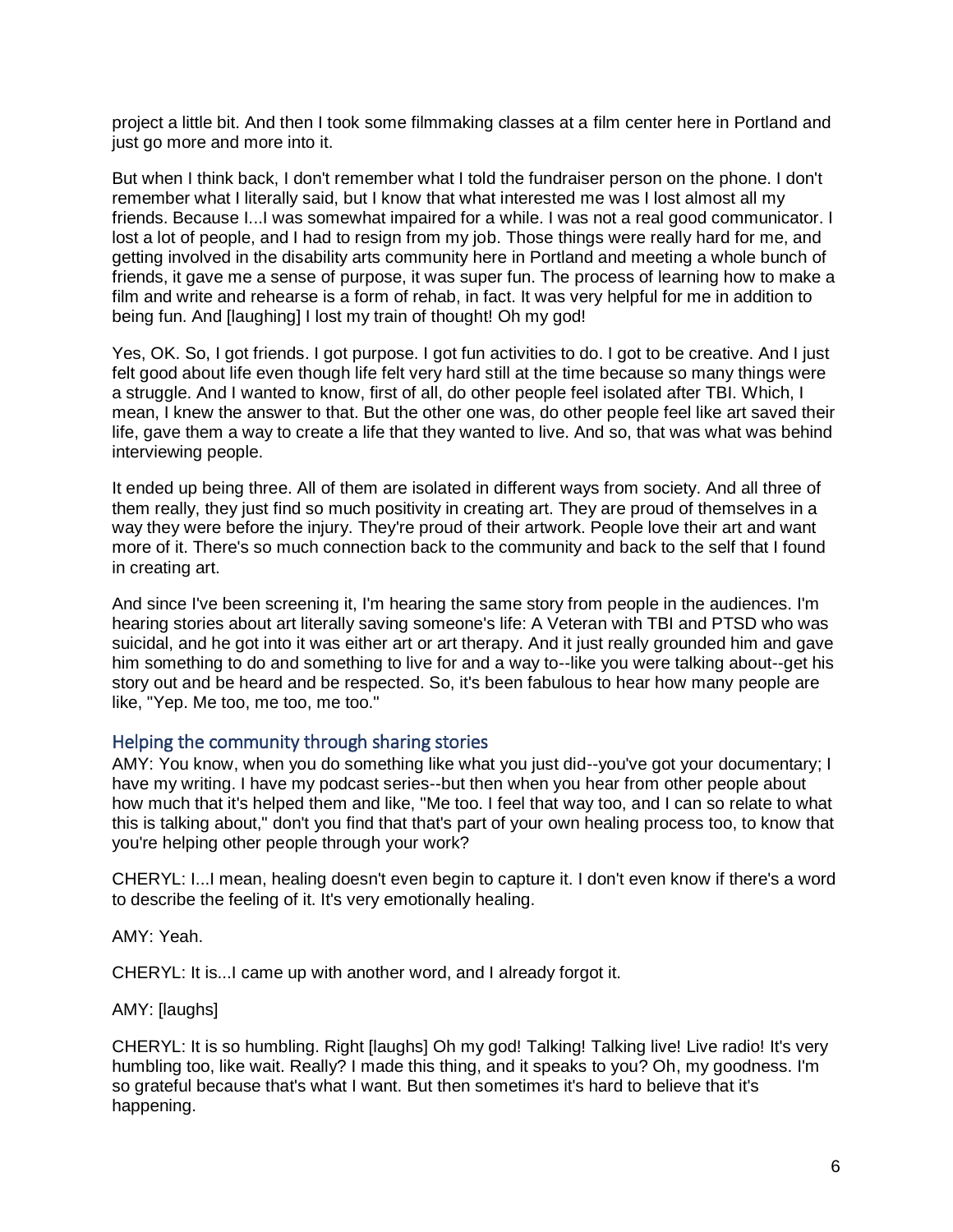I mean, I've had people-- At one of the screenings, somebody came up to me in the middle of the screening and started talking to me. I'm like, "Wait. We have to leave the room because the movie's playing!"

# AMY: [laughs]

CHERYL: "There's 50 people in here. Let's go!" So, we go outside. This person had been taking notes through the documentary and needed to leave the screening and talk to me and share his notes and ask me a bunch of questions and tell me what was on his mind. There were parts of the movie that were really, he really hated, and he wanted to tell me what those were and get that off his chest. And there were parts that he really loved. He had a bunch of questions. He's not a TBI survivor, but his mother is. And he was watching this, and he's seeing his mom onscreen. He was so overcome with thoughts and emotions and things he needed to process. And it was an honor beyond honors to stand out in the hallway with him and talk through his notes and the issues that were coming up for him. I mean, you just feel so privileged and honored when somebody wants to share their thoughts with you and get support from you. It's very cool!

AMY: It is. It's very cool. And you know that the work you're doing is really, truly affecting others and helping them and helping their friends and family as well in some instances. And like you said, you go through this huge isolation because people just don't get it. So, to have this vehicle to help them get it a little bit, it's really profound and powerful.

CHERYL: Yeah. It's neat [laughs]. I have a really neat life, I think.

# Other arts projects and marketing Who Am I To Stop It

AMY: [chuckles] So, do you have any other projects in the works, or are you taking a break right now 'cause you just released this one? What's your art schedule look like?

CHERYL: Oh, my goodness, my schedule is...out of control. First of all, to answer one of your questions, no, there is no break. Because I am part of a film distribution cooperative that is selfdistribution. So, we're a company; it's called [New Day Films,](https://www.newday.com/) and it's been around since 1971. We sell on the educational market: Universities, hospitals, non-profits, and that kind of thing. But because it's self-distribution, there's nobody out there selling my film for me. I have to do it myself.

# AMY: Right. Mmhmm.

CHERYL: And we do share resources and share ideas and help each other a lot, but it's not paid work because it's not like I work at a distribution company. So, if I want to earn any money on this movie, it's about me getting out there and making contacts and selling the film. So, and then because it's a coop, we also do volunteer hours back into the coop to support it. So, there's no break there.

I actually just went to three conferences in three different cities in two weeks. I presented part of my film and did a presentation in Honolulu at the Pacific Rim International Conference on Disability and Diversity. The day after I came home, I went to Salem, Oregon to screen the whole film at the annual state speech therapy and audiology conference. Last weekend, I sat at a table at the NW Narrative Medicine conference with postcards and DVDs, telling people about the New Day titles related to disability. So, [laughs] there's no break!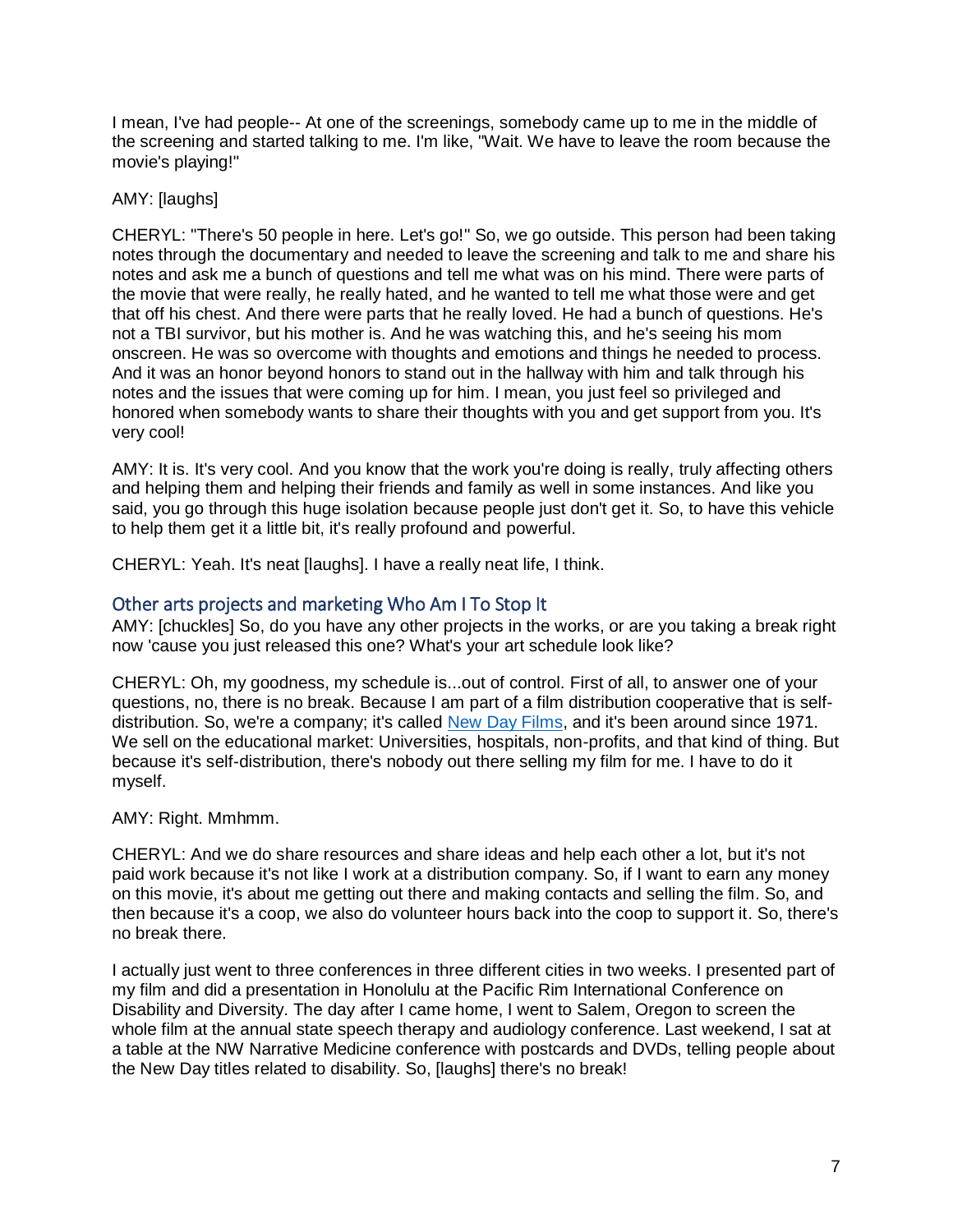But in terms of art, what I'm doing now is actually-- Well, I made a short documentary about why we really should not institutionalize people with disabilities. I mean, to me, it's a given. But in our culture, it seems to still be the default. So, I made a film for the [Center for Disability Rights New](http://cdrnys.org/free-our-people-film-contest/)  [York State](http://cdrnys.org/free-our-people-film-contest/) and won first prize in their festival. I rarely get actual film ideas. So, it was exciting to have an idea for that one!

But I'm really moving a lot more into audio: Audio storytelling, audio documentary. I've had an interview-based podcast similar to yours for about five years, and I'm now moving into storytelling and sound design and music and that kind of stuff. I've been producing episodes for another podcast called the [Disability Visibility Podcast](https://disabilityvisibilityproject.com/podcast-2/) by Alice Wong out of San Francisco. It's a really cool podcast. I'm one of three editors and producers on that. And I'm just super excited about growing my audio skills.

I really want to do storytelling and audio documentary with certain groups of the TBI community. I'm really interested in working with young people. I'm really interested in working with people who maybe are in, or have been in, a domestic violence shelter. I'm really interested in interviewing people who are, or have been, incarcerated who have a history of TBI that may play into some of how they ended up there. And yeah. I don't have a specific plan for actually doing those things, but those are the things that are on my mind right now [chuckles].

AMY: Well, that's awesome! And congratulations on your first place award. That's amazing.

CHERYL: Thank you.

# Wrap-up

AMY: So, we are almost out of time. We have just a minute left.

#### CHERYL: Oh!

AMY: I just want to thank you so much for being here. This has been great. I think what you're doing with your documentary is just awesome, and I wish you so much luck with all that you are doing! You're a busy woman.

CHERYL: Thank you. Thank you, Amy. And thank you for having me on. I love your Faces of TBI project and reading what you're up to on your blog. I wanna thank you for your work and being out there so much, so, yeah.

AMY: Thank you.

CHERYL: Absolutely.

AMY: Thank you so much. Well, thank you. And so, if people want to find you, how can they find you online?

CHERYL: [WhoAmIToStopIt.com](http://whoamitostopit.com/) is the website and blog. Facebook and Twitter are both [@WhoAmIToStopIt.](https://www.facebook.com/WhoAmIToStopIt/) Although, I don't understand social media. So, I don't post very much, but I'm on there.

AMY: [laughs]

CHERYL: But WhoAmIToStopIt.com is the home base for everything.